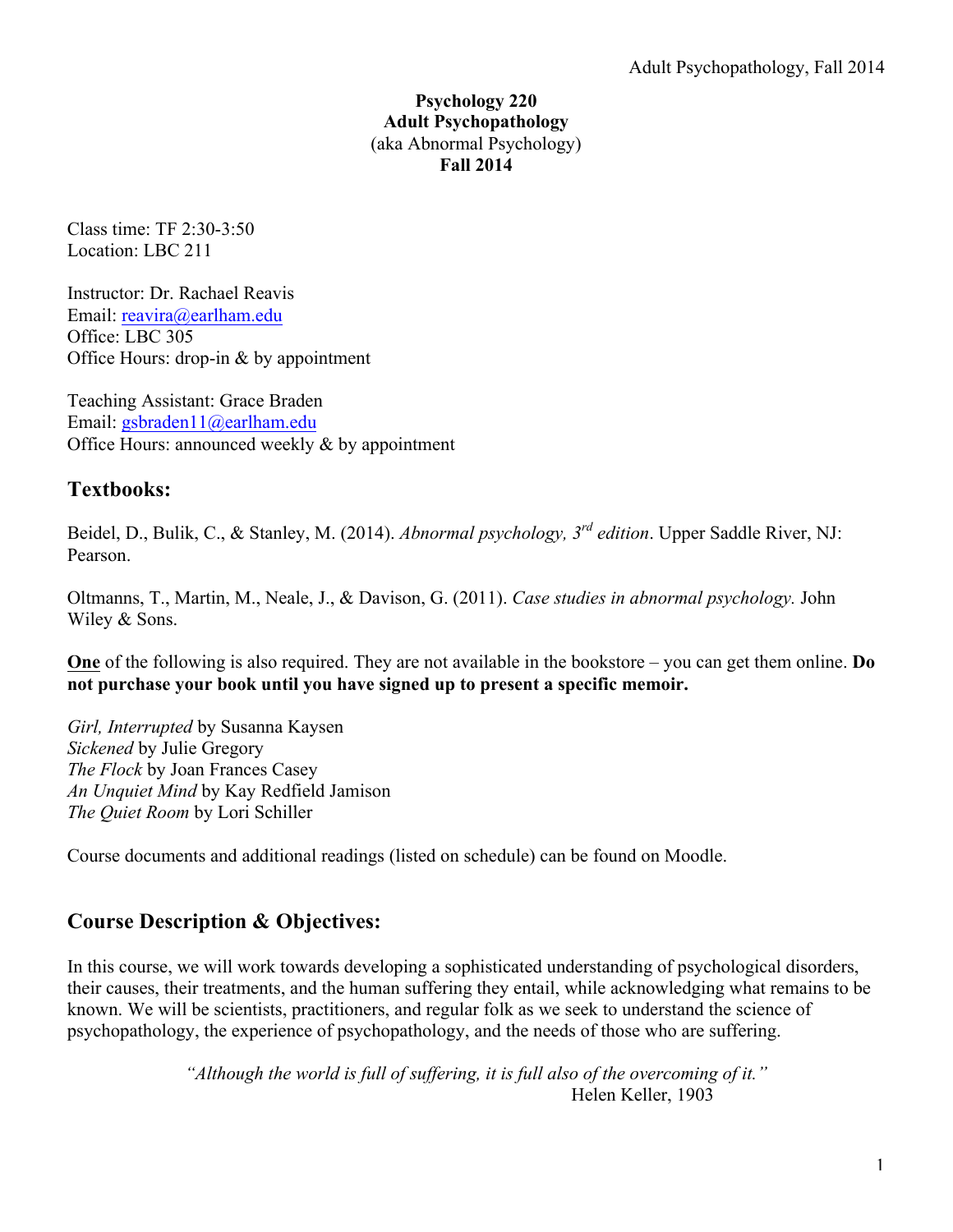## **Relevant Earlham General Education Goals:**

The following general education goals are especially relevant for this course:

- 1. Gain skills in close and critical reading, thoughtful reflection, ready discussion, and cogent writing.
- 2. Increased adeptness in thoughtfully considering texts of all sorts, whether singly or in comparison with one another.
- 3. Practice and discipline in group learning.
- 4. The ability to gather information from print and electronic sources and critical capacity to evaluate the data gathered and the ideas encountered.

### **Psychology Department Goals:**

The following psychology department goals (based on the APA guidelines) are especially relevant for this course:

- 1. Knowledge Base of Psychology (specifically in abnormal psychology)
- 2. Critical Thinking Skills
- 3. Application of Psychology
- 4. Values in Psychology
- 5. Communication Skills
- 6. Career Planning & Development (primarily for service-learning students)

## **Specific Course Goals:**

By the end of the semester, you should be able to:

- 1. Critically evaluate assumptions underlying definitions of abnormality/disorder
- 2. Describe and evaluate current diagnostic criteria for the major groups of disorders
- 3. Identify and apply major theoretical approaches to understanding and treating disorders
- 4. Describe and evaluate empirical methodologies relevant to the study of psychopathology
- 5. Describe and evaluate current knowledge of therapeutic approaches/outcomes
- 6. More fully empathize with individuals suffering from psychological dysfunction

## **Topics** *not* **covered in class**

The psychology department also offers *Developmental Psychopathology* (PSYC 363). That course covers disorders that are more typically diagnosed the first time in childhood and adolescence, including autism, AD/HD, oppositional defiant disorder, learning disorders, mental retardation, and conduct disorder. Thus, we won't be covering those topics in this class. *Adult Psychopathology* (PSYC 220/221, this class) is not a prerequisite for *Developmental Psychopathology*, but *Human Development* is. If you are not a psychology major and think you might want to take PSYC 363 instead (although you can take both), come and talk to me. Psychology majors, *Adult Psychopathology* is required for graduation.

## **Class Format**

My primary goal for this course in adult psychopathology is to introduce you to research, theory, and clinical evidence about the causes and outcomes of disordered thoughts and behavior in adulthood. Although we will discuss childhood occasionally, the main focus of the course will be late adolescence and adulthood.

I firmly believe that learning is fundamentally an *active, collaborative* process. The course will be run primarily in a lecture format. In practice, this means that I will lecture to provide the necessary background and foundation for our discussion, but you will learn more if you ask questions, comment, and come to class prepared to engage in discussion. Group/class discussion is a matter of balance; please try to participate frequently and thoughtfully without crowding out others who may want to speak. Also, I anticipate that class discussions may sometimes touch on topics that are personally sensitive for some class members; we will all need to be sensitive to one another, and to be considerate of each others' privacy both in and out of class.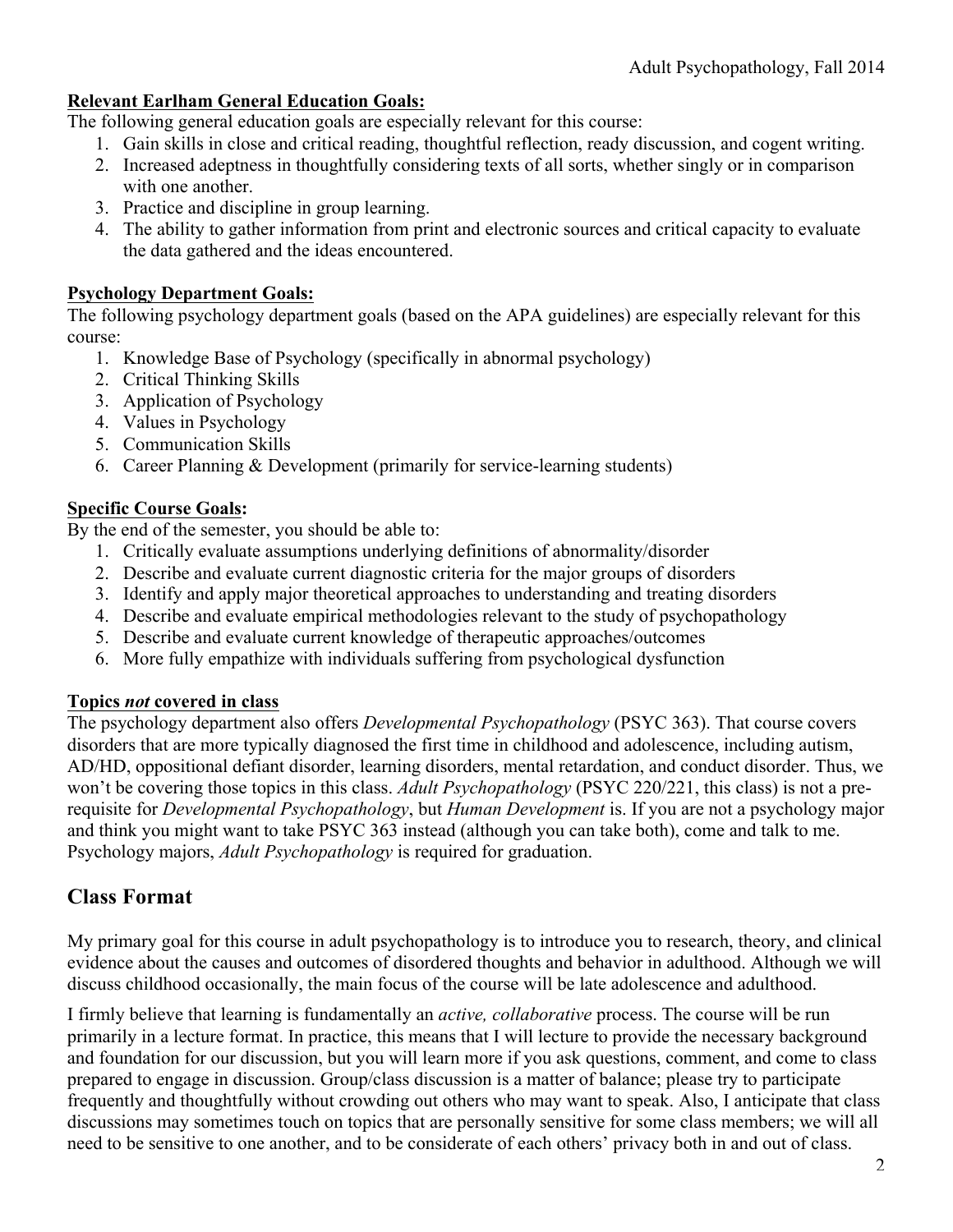You will also be making at least one presentation and leading discussion about that presentation during the semester.

You are expected to attend each meeting of all classes for which you are registered. Thus, absences in this class will affect your grade. If for some reason you need to miss a class, you are responsible for getting class notes and handouts from another student. In terms of etiquette, you are expected to arrive at class on time, refrain from disruptive or disrespectful behaviors, turn off cell phones, and stay for the entire class. My attention is wholly devoted to your learning during the times we are together, and I expect and hope the same from you.

## **Class Options**

Adult Psychopathology is offered with one of two options. Adult Psychopathology is required for the psychology major and counts as an elective for the neuroscience major. Either option is acceptable for psych/neuro majors. Only Option B fulfills the Immersion Experience requirement (required for graduation, regardless of major). You must make your decision no later than the end of the add/drop period, which is Tuesday, September 2.

Option A: You may take the lecture class for three credits. The expectation of credit hours is defined federally (http://www.ecfr.gov/cgi-bin/text-idx?rgn=div8&node=34:3.1.3.1.1.1.23.2) and states that there are two hours of outside work per hour of class. Thus, for the 3-credit class, you would attend class for three hours per week and work/prepare (readings, papers, videos, etc.) for a minimum of six hours per week.

Option B (recommended): You may take the lecture class plus service-learning placement for four credits. Students selecting Option B will have same assignments as students taking Option A. In addition, they will volunteer in the community for 2 hours per week for 10 weeks. These placements are with adults (in some cases, adolescents) dealing with addiction, mental illness, intense stress (such as homelessness and/or domestic violence), dementia, or some combination. Students will keep a journal of observations and respond to journal prompts. Journal writing is expected to take one hour per week. Students will also complete a short (5-7 page) final paper integrating the placement with class material. **Students regularly cite the service-learning placement as the most valuable experience of the class.** I have had students in every psychopathology course I've taught write back after graduation and tell me that the service-learning placement had a major impact on their career paths. Participating in the service-learning placement will also help you understand the complexity of class material in way that is difficult without interaction with real people in the community.

# **Evaluation:**

- **1) Memoir Report.** One of the goals of the course is to better understand how mental illness affects people in their actual lives. One way will address this goal is to read and discuss memoirs of individuals who have lived with various psychological disorders. We will discuss five memoirs (listed above as well as in the schedule) over the course of the semester. *You only have to read one of them.* Approximately five students will sign up for the same memoir.
	- ! **Video Report.** On the day the memoir is listed on the schedule, those students will present a 3-5 minute video that provides a synopsis of the book. The video format should give you the opportunity to give a synopsis of the book to the rest of the class in a creative, engaging way. You do not have to cover every detail and you do not necessarily have to present the information in the order it occurred in the memoir. Rather, you should seek to convey the main points and feeling of the memoir in a compelling way. You will have a "reading guide"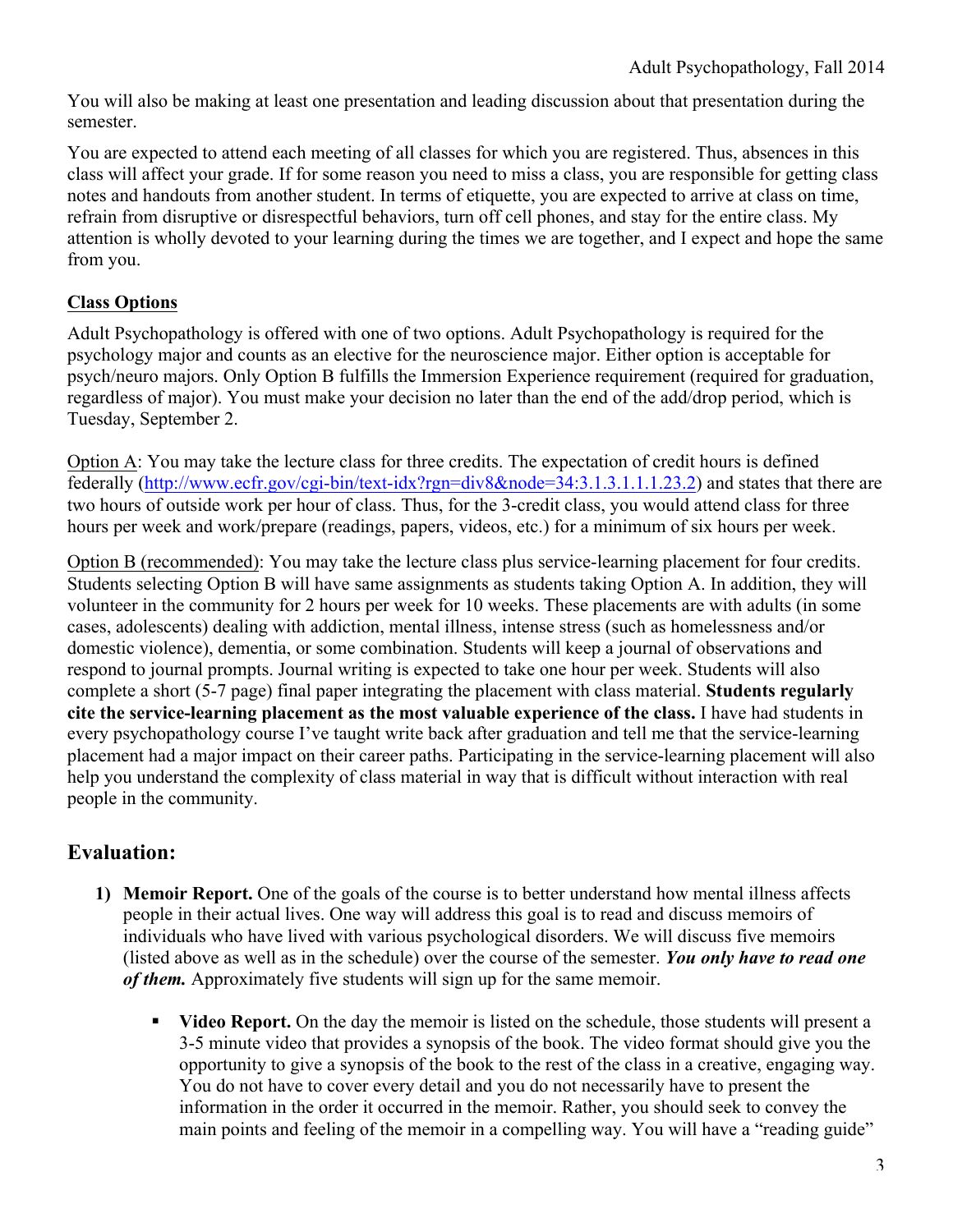sheet for your memoir. Although your video does not have to cover everything in the reading guide, you should certainly consider the questions raised by the reading guide. Making videos may be a new format for some of you. They cannot be made well at the last minute. To help you structure your time, as well as give you feedback on your progress, you will have several smaller "check-in" assignments due before you present the final video. These due dates will depend on when you are scheduled to present your memoir.

- **i. Approach Description.** Approximately four weeks before your video is due, your group will submit a minimum of one (detailed) paragraph that explains how your group plans to approach the video. How will you present the information? Will it be documentary style, interviews, animated short, or some other approach? What are some main points you'll cover during the video? To do this assignment, you will need to have read the memoir already, so make sure you plan in advance!
- **ii. Storyboard/Shooting Script.** Approximately two weeks before your video is due, your group will submit a detailed storyboard or shooting script, which is essentially an outline of your video. This should be quite detailed so that both you and I can envision your video in our minds.
- **iii.** Peer Review. Approximately 3-5 days before you will present your video to the whole class, another group will peer review your video and give you feedback. You are expected to thoughtfully consider the feedback, even if you don't incorporate all of it. You may be asked about feedback and decisions not to incorporate it during your video presentation.
- **iv. Video Presentation.** You will play your 3-5 minute video to the class on the day that it is due. I will complete an assessment of it, as will your classmates (not in your group). Although I will determine your grade, your classmates' assessment will inform the final grade. The clarity, creativity, accuracy, and importance (hitting important/main points) of your video will be assessed. The final grade will also be influenced by your group's ability to meet deadlines, stay on task, and respond to critical feedback. Your completed video will count for **20% of your grade.**
- **Discussion Leading.** On the day that you present your video, you will also lead discussion with the class. You may choose to do a single, large-group discussion, but smaller groups tend to work better, at least initially. Your discussion should clearly connect the memoir to class material and be thought provoking. You can be guided by the reading sheet for your memoir, although you will want to come up with questions of your own. You'll have 20-30 minutes of discussion time to facilitate. You'll be assessed by me and your classmates on preparation, content, creativity, facilitation, and professionalism. Your discussion will count for **10% of your grade.**
- **Peer (group) assessment.** Each member of the group will complete an assessment of other members of the group. Each member will also indicate whether all members should receive the same or different grades. Thus, the group member assessment is not a percentage of the grade, but can raise or lower the final grade based on peer reports.
- **2) Class participation & Attendance.** Class discussion and participation will be critical to your enjoyment and mastery of the material, and will be expected from everyone. Your attendance and class participation will account for **10%** (PSYC 220) **or 5%** (PSYC 221) **of your final grade**.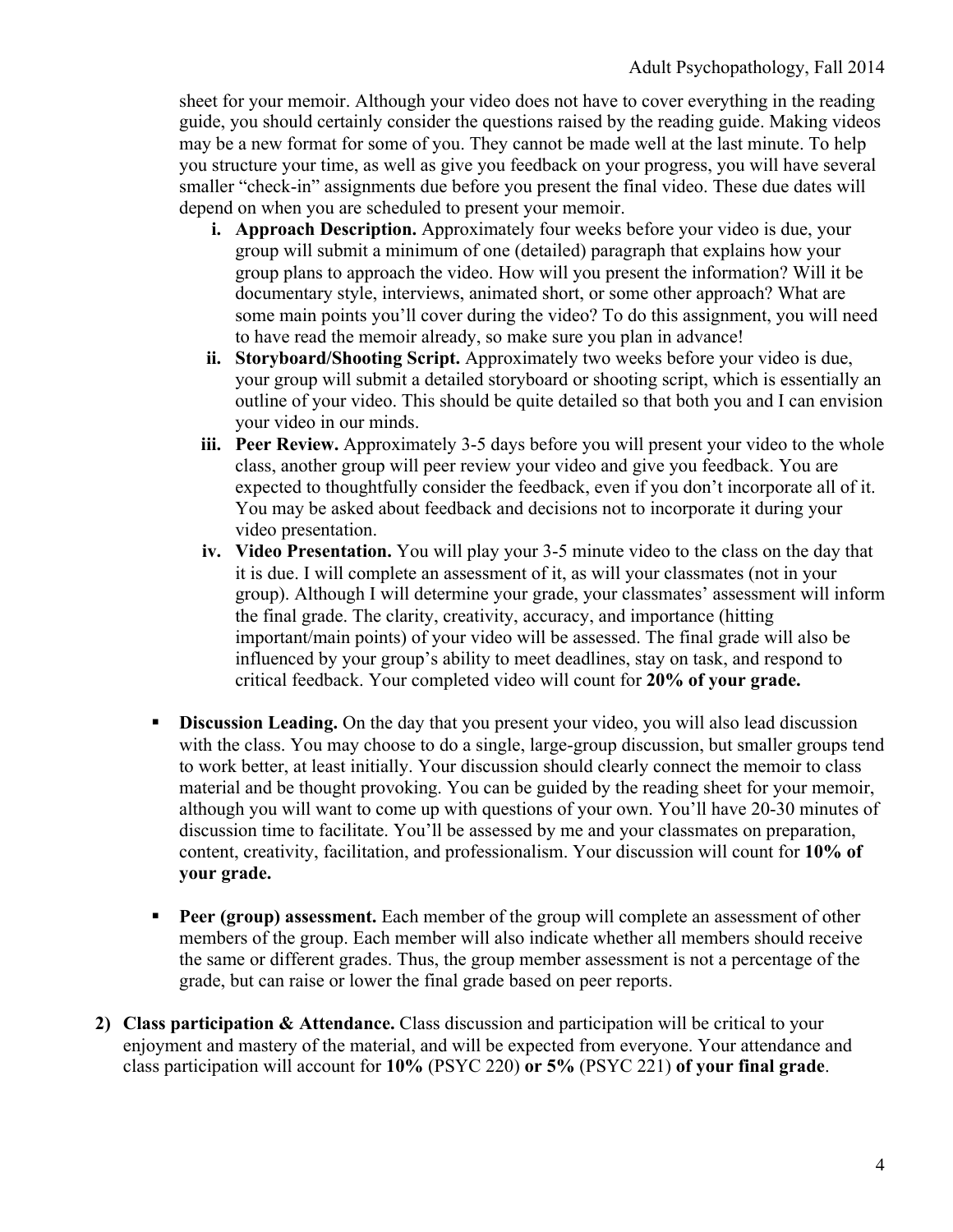- **3) Assignments.** You will have some reaction papers and homework assignments throughout the semester. Some of these will be listed on the syllabus schedule and some will be assigned during the semester. Your total assignment grade will account for **15%** (PSYC 220) **or 10%** (PSYC 221) **of your final grade**.
- **4) Exams.** To help you master the material we will be studying in this course, we will have 3 noncumulative exams. The exams will be a combination of multiple choice, short answer, and essay questions. For students in PSYC 220 (not doing the service-learning placement), exams will account for **45% of your final grade**. That is, each exam will be worth 15% of your grade. For students in PSYC 221 (service-learning students), the exams will account for **30% of your final grade**. That is, each exam will be worth 10% of your grade.
- **5) Field Placement (PSYC 221 only).** To enhance your understanding of developmental psychopathology you will spend *two hours per week* as a volunteer in a local agency serving adolescents or adults with mental or cognitive health problems and/or who are living with extreme stress (domestic violence and/or homelessness). You may want to contact Jana Schroeder, Director of Civic Engagement to register as a volunteer and to investigate volunteer opportunities in the community. I have attached a list of recommended sites that includes a brief sketch of the placement and a contact person. When you set up your placement, please let the contact person know that you are participating in a class and verify that the placement will include interaction or observation, rather than solely secretarial work. The goals and expectations for the placement are outlined to help facilitate this discussion. You are responsible for making contact and setting up your placement, but I will help in any way that I can. **You need to make first contact (not first attempt – actual contact) by 9/5, and have your placement finalized by 9/12.** You are expected to make *10 visits of 2 hours each* to your placement over the course of the semester. As there are 15 weeks in the semester, you cannot do more hours a week for fewer weeks. It's important to be at your placement site for at least 10 weeks. If you have access to a car, you can arrange your visits at a time that is convenient to both yourself and the agency. *If you do not have access to a car, you will need to use the Earlham shuttle. Contact them to determine their hours before contacting your placement.* You can find the schedule outside the CIL office on the first floor of LBC. You will be required to keep a log of your hours (signed by someone at your placement) and a journal of your weekly experiences. **If you fail to have someone sign your log, you will not be able to count those hours.** Journal entries should reflect your reactions to the treatment setting and the patients/clients/individuals you encounter (**while preserving confidentiality**.) They may be brief (1.5-2 pages per week, typed), but should demonstrate your *efforts to integrate your field experience with what you have learned in class each week*. They should include *critical reflections* on your experiences. (For example: What are you learning in your visits & how does it compare to class? What do you wonder about? What do you think of the program in which you are placed? Are the individuals getting the kind of help they need?) Most weeks, you will have **prompts** that you should respond to **in addition to observations** you are making. You will also be required to do some look up relevant empirical and theoretical articles related to what you are seeing in your placement. These will help you write your final paper (see below, #6). You will be asked to *turn in your journals at three points during the semester.*  Journals should be uploaded to Moodle by 11:59 pm on the due date. Due dates are **10/14, 11/11, 12/19.** Your field placement and journal writing will account for **10% of your grade,** if you choose the service learning option (PSYC 221).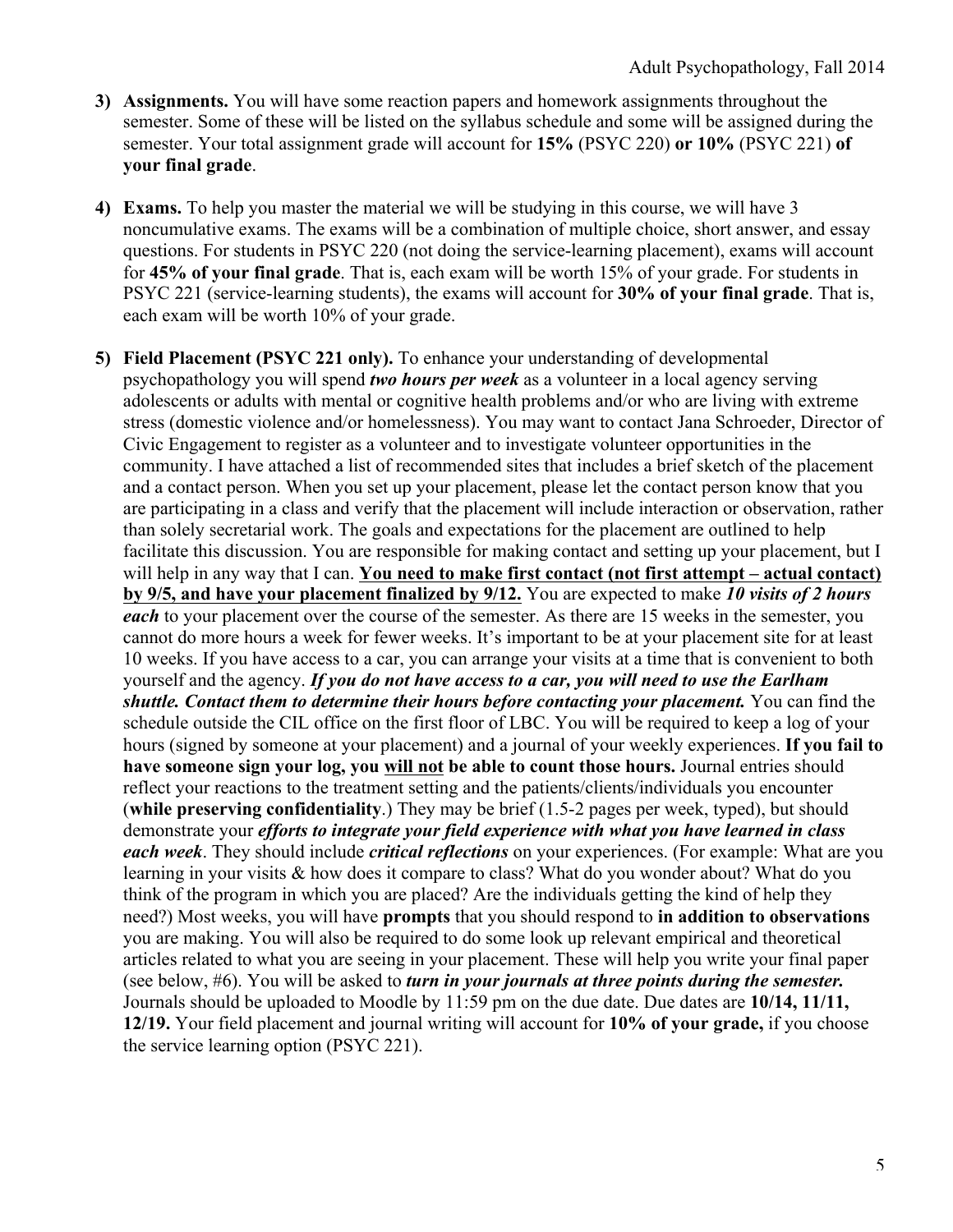- **6) Final Paper (PSYC 221 only).** To integrate your fieldwork and your coursework, you will be asked to write a final paper that is based on both. Your 5-7 page paper will apply one or more theoretical frameworks discussed in class to some aspect of your fieldwork. You could present a case that illustrates concepts/models/pathways we discussed in class; you could critically evaluate the treatment program you observed; you could propose an ideal treatment/prevention program that would benefit the individuals you observed; or you could develop a social policy proposal addressing needs or problems you encountered in your fieldwork. The paper should include reference to class materials, your placement, and additional research on your chosen topic. You will need at least **three** resources, at least **one** of which must be a **peer-reviewed empirical or theoretical article** (not covered in class). This paper will include formal writing and argument (unlike your journal responses, which are somewhat informal). You will tell me your general topic on **11/18**. Your paper is due by 11:59pm on **12/16**. You can turn in outlines or drafts up to one week before the final deadline for feedback. Your final paper will account for **10% of your grade** if you choose the service learning option (PSYC 221).
- **7) Informal Presentation & Discussion (PSYC 221 only).** Three times during the semester, you will get an opportunity to share your service-learning experiences with your classmates. Twice during the semester (10/7, 11/18), we will have "placement discussion" days. The class will divide into smaller groups with at least one service-learning student per group. I will provide some structure (discussion questions, etc.) You will tell your classmates a little bit about your placement, some reactions you've had, what's it made you think about, questions it has brought up for you, etc. There will also be opportunities for your classmates to ask you questions about your experience. You do not need to prepare material for these days, but you will need to be in class and engaged to receive credit. During the last day of class or during finals week, you will give an informal 5-10 minute presentation about your placement and final paper. Although you should practice what you are going to say and/or have an outline, you do not need to prepare slides or get too worked up about the presentation. It's just an opportunity for you to share you experiences and for other students to learn from you. All of these presentation/discussion days will account for a total of **5% of your grade** if you choose the service learning option (PSYC 221).
- **8) Extra Credit.** You may earn *1 point on your Memoir Video* for each research participation credit you earn. After the add/drop period, you will be registered in Sona Systems. If you have been in Sona Systems before, you will still have to re-register. You will receive an email with instructions. There is a document on Moodle that explains how Sona Systems works. **Be aware that demerits will be assigned for failure to show up to an experiment for which you registered. If you get several demerits, you will be blocked from Sona Systems and will not be able to earn extra credit.** Make sure you keep track of your credits on Sona Systems and contact your researcher if you have not received credit within two days. If you are in another class that grants credit for participation, make sure that you allocate your credits to the class you want them to count toward. There may also be other opportunities offered throughout the semester for you to earn extra credit. The maximum extra credit a student can earn is 10 points.

## **Late/Makeup Policy.**

*Homework/Journals/Papers:* If you do not turn in your homework, journals, or papers on time, you will lose a letter grade for the first 24 hours that it is late, and another letter grade for each part of 12 hours thereafter. Thus, the best grade that can be received on a paper turned in 2 hours late is a B, a C for a paper turned in 25 hours late, and a D for a paper turned in 37 hours late. You will have ample time to complete your written assignments. If you choose to wait until the last minute you run the risk that your computer dies, you catch the flu, or you have a death in your extended family. *These will*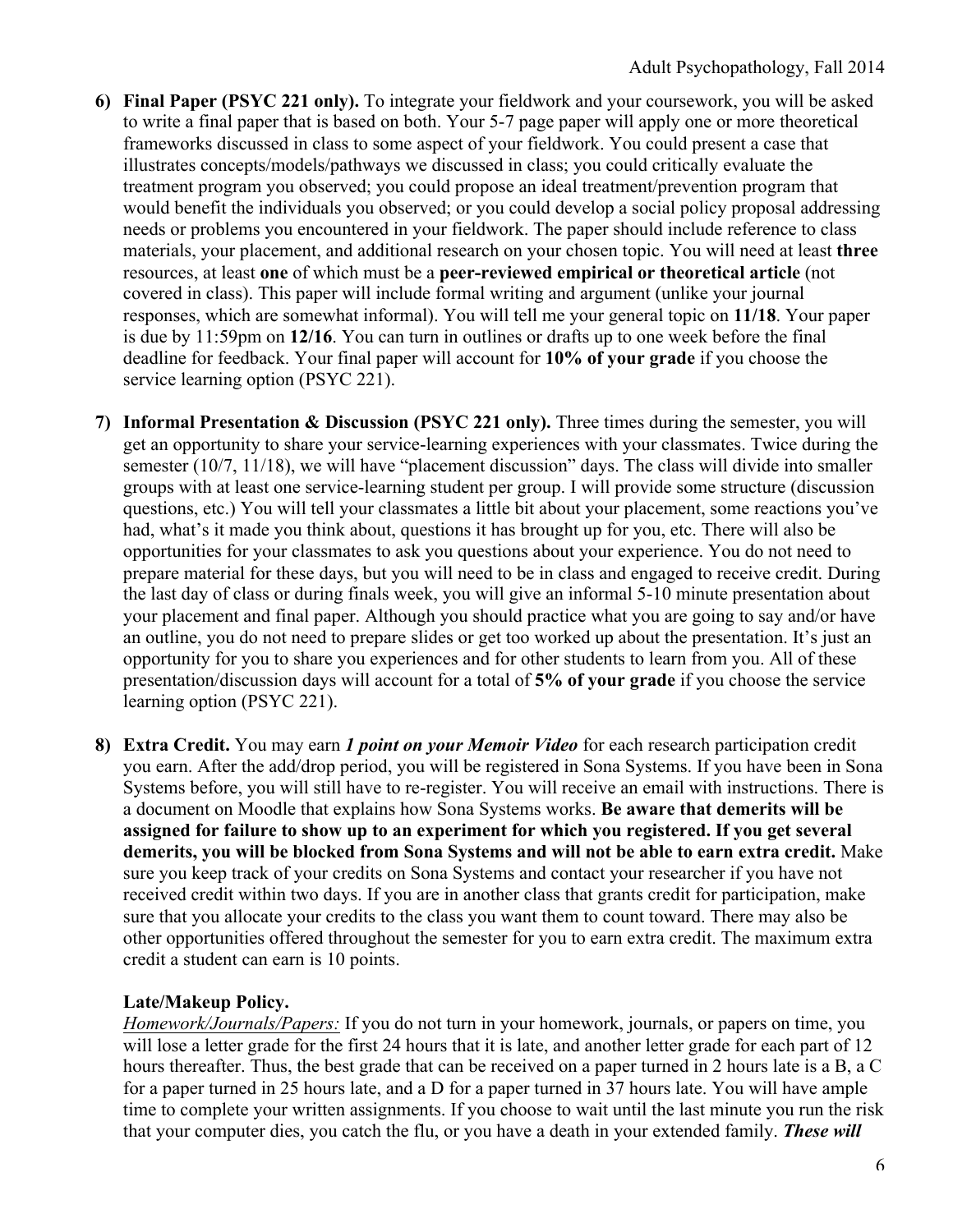*not be excuses for late assignments and you will be penalized, so do not procrastinate.* Most assignments will be uploaded on Moodle, and the times and dates are listed on the syllabus. (Some are due by class time, others due by 11:59 pm.) *Failure to attach files or attaching corrupted files is not an excuse for late work*. I strongly recommend that you log out of Moodle, log back in, download, and open the file you attached to ensure that it opens properly. You are responsible for backing up your work.

*In-Class Assignments:* These cannot be made up for any reason.

*Exams:* Only in extreme circumstances will a make-up be allowed, such as the death of a family member that requires an absence from campus or a *serious* illness. Serious illness means fever and active vomiting. You will need to go to the health center *before* the exam. If they feel you are too ill to be in class, you can ask them to send me an email. If you wait to go until after the exam and ask for a retroactive "doctor's note," they will not give it to you. *If you do not get an illness confirmed by Health Services, you will not be able to make up the exam.* Be aware that the make-up test will be different and may be more difficult than the original. Exams may also be made up for Earlham activities, such as a sports game. *Athletes must take their exams before the exam date.*

| <b>Assignment</b>             | <b>220 Students</b> | 221 Students      | <b>Grading Scale</b> |
|-------------------------------|---------------------|-------------------|----------------------|
| Memoir video $=$              | 20%                 | 20%               | A: $93\%+$           |
| Memoir discussion leading $=$ | 10%                 | 10%               | A-: $90\% - 92.9\%$  |
| Peer report of group work $=$ | [can alter grade]   | [can alter grade] | B+: $87\% - 89.9\%$  |
| Attendance/Participation $=$  | 10%                 | $5\%$             | B: $83\% - 86.9\%$   |
| Assignments $=$               | 15%                 | 10%               | B-: $80\% - 82.9\%$  |
| Exams $(3) =$                 | $45\% (3x15\%)$     | $30\% (3x10\%)$   | $C+$ : 77%-79.9%     |
| $Journals/Placement =$        | --                  | 10%               | $C: 73\% - 76.9\%$   |
| Integrative paper $=$         | $- -$               | 10%               | C-: $70\% - 72.9\%$  |
| $Placement presentations =$   | $- -$               | 5%                | D: $65\% - 69.9\%$   |
| $Total =$                     | 100%                | 100%              | $F: < 65\%$          |

#### **Grading:**

*Please note that I do not round grades. Review the grading scale, as it may differ from other classes you have taken.*

**Office hours etiquette:** I am happy to schedule times to meet with you outside of class, as is your TA. You are welcome to drop in. Please be understanding if I am in my office, but preparing something else. We can pick a time then for you to come back, if that is the case. You can also make appointments with me in class or via email. Please be courteous and arrive on time for your meeting. If you arrive late or do not come (without informing me well in advance), then this takes away from time I could be spending with other students. If you cannot make it to your scheduled appointments, then we may have to limit our meetings to class time and via email. This goes for out-of-class meetings with the TA as well. My schedule will also be posted on my door. You can examine it for likely times that I may be in my office. Directly before classes I teach is generally not a good time for meetings.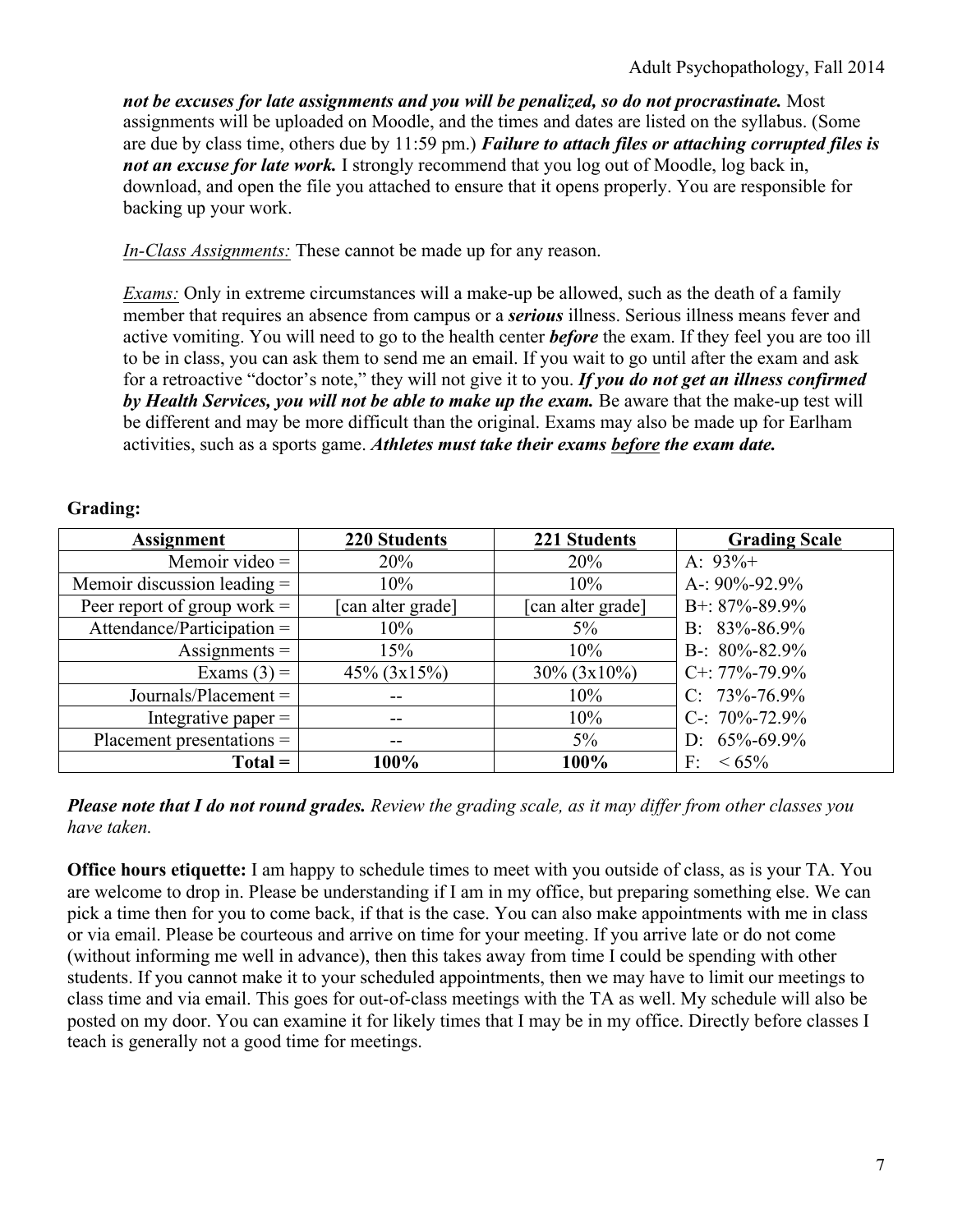### **Email Etiquette:**

You are encouraged to contact me via e-mail with any questions that you may have, but I ask that you make sure you have looked for the answer yourself first (on Moodle, in course documents) and that you correspond professionally. We can also use email to schedule a time to chat online or via Skype.

Please be aware that people outside Earlham may view the use of a first name without invitation to be rude. If you are communicating via email with someone from your placement, use Ms., Mr., or Dr. and their last name until they tell you otherwise.

**Technology guidelines<sup>1</sup>:** You need to protect yourself against technology problems. You need to develop work habits that take potential technological problems into account. These habits will serve you in your career. Technological problems are a fact of life, and are not considered unforeseen issues. (Your dorm falling into a sinkhole would qualify as "unforeseen"). Start early and save often. Always keep a backup of your work. Carbonite and Backblaze are two services that will automatically back your work up into a cloud. Or you can invest in an external hard drive. Or you can email yourself your work.

Computer viruses, lost flash drives, corrupted files, incompatible formats, WiFi connectivity problems – none of these unfortunate events should be considered an emergency. Take the proper steps to ensure that your work will not be lost forever. Learn the locations and operating hours of all the computer labs on campus. Do not procrastinate.

Know the resources on campus for technical problems with connectivity or Moodle. The Help Desk will need time to assist you. Again, don't procrastinate.

### **Academic Honesty:**

All students are expected to conduct themselves with honesty and integrity in this course. The honor code is both a privilege and a responsibility, and you are expected to take it seriously. Suspected infractions, such as plagiarism, fabrication of reports, and cheating will be treated seriously and will be reported. Furthermore, if you are aware of a violation of academic integrity, it is your responsibility to take action.

Learning to think for yourself, assess information judiciously, and speak and write effectively in your own voice is at the heart of a liberal arts education and global citizenship. Treasure and cultivate these skills. Papers and other work, including digital creations, downloaded or copied from other sources, or in which words or ideas belonging to others have been deliberately misrepresented as your own, will receive an automatic F, as they thwart your learning process and damage the integrity of knowledge-discovery. If you have questions about how to find, integrate, and properly cite sources, never hesitate to ask for help.

An excellent place to find help in knowing when and how to cite others' work appropriately can be found on the Libraries page: http://library.earlham.edu/friendly.php?s=academic\_integrity. The site also includes Earlham's full statement on academic integrity and procedures for addressing academic violations of the Student Code of Conduct.

### **Students with Disabilities:**

Students with a documented disability (e.g., physical, learning, psychiatric, visual, hearing, etc.) who need to arrange reasonable classroom accommodations must request accommodation memos from the Academic Enrichment Center and contact their instructors each semester. For greater success, students are strongly encouraged to visit the Academic Enrichment Center within the first two weeks of each semester to begin the process.

http://www.earlham.edu/policies-and-handbooks/academic/policy-on-student-learning-disabilities/

 $<sup>1</sup>$  Drawn from material by George H. Williams</sup>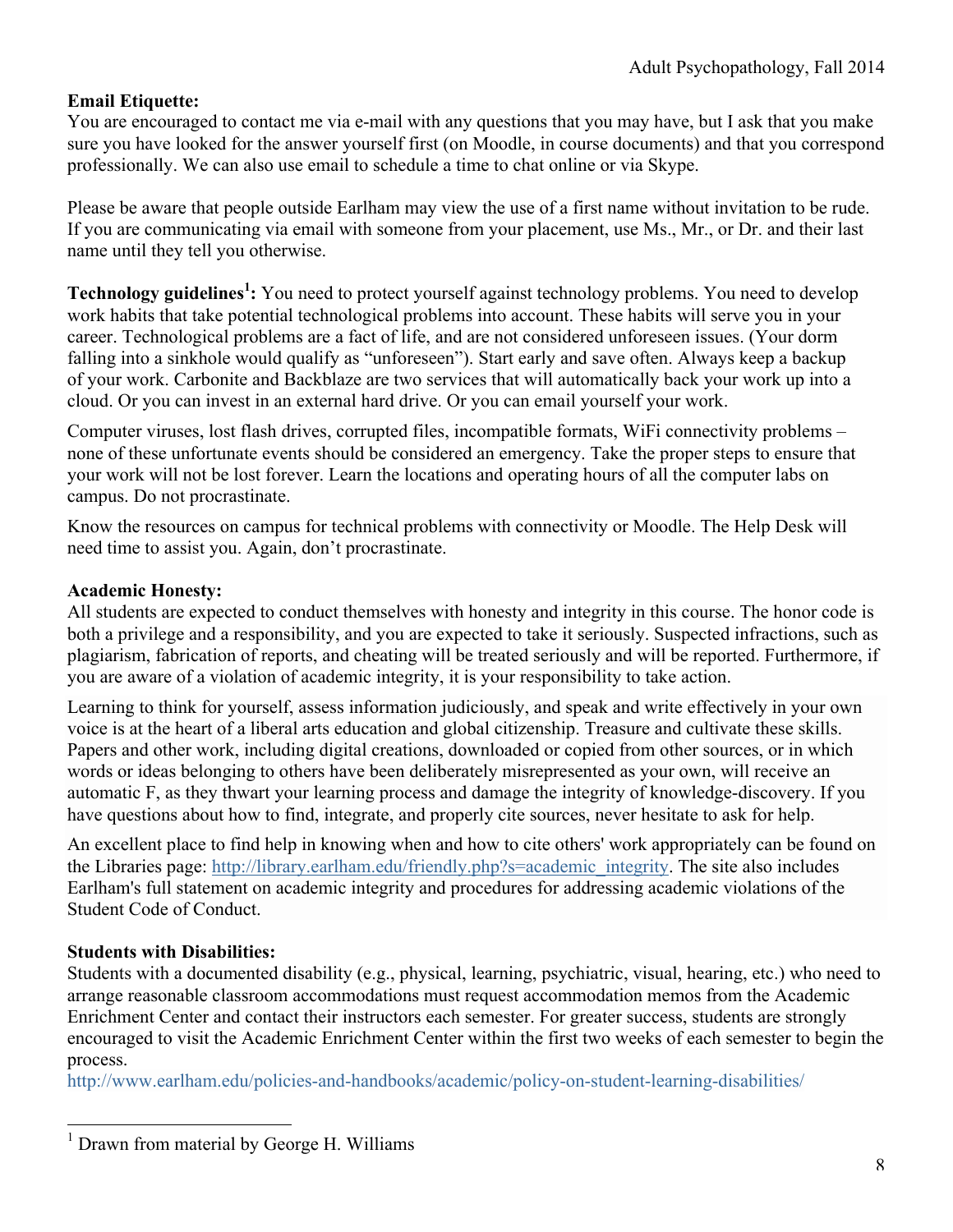## **Schedule of Topics & Assignments**

#### Please note that this schedule is tentative and may change as circumstances require.

*\*Readings are due the day they are listed.*

| 8/29  | Topic: Syllabus, Service Placement, Historical &      |  |
|-------|-------------------------------------------------------|--|
|       | <b>Modern Perspectives</b>                            |  |
|       | Topic: Historical & Modern Perspectives               |  |
|       | Textbook Reading: Chapter 1, Chapter 15 (p. 530 – top |  |
| 9/2   | of 536)                                               |  |
|       | Case Reading: Berman Case Study                       |  |
|       | Make first contact (not first attempt) for placement  |  |
|       | before class on 9/5 (PSYC 221)                        |  |
|       | Topic: Research Methods in Abnormal Psychology        |  |
|       | Textbook Reading: Chapter 2, Chapter 15 (p. 530-536;  |  |
| 9/5   | $551 - 557$                                           |  |
|       | <b>Video Project Tutorial</b>                         |  |
|       | Berman assignment (3 theories) due via Moodle by      |  |
|       | $11:59 \, \text{pm}.$                                 |  |
|       | Topic: Research Methods in Abnormal Psychology        |  |
| 9/9   | Textbook Reading: Chapter 2,                          |  |
|       | Chapter 15 (p. 530-536; 551-557)                      |  |
|       | Topic: Assessment & Diagnosis                         |  |
|       | Textbook Reading: Chapter 3, Chapter 15 (p. 536-550)  |  |
| 9/12  | Placement should be finalized by class time & visits  |  |
|       | should begin no later than next week.                 |  |
|       | Berman assignment (assessment) due 9/14 on Moodle     |  |
|       | by 11:59 pm.                                          |  |
|       | Topic: Assessment & Diagnosis                         |  |
| 9/16  | <b>Case Reading: Tyson Case</b>                       |  |
|       | Tyson reaction paper due on Moodle by class time.     |  |
| 9/19  | Topic: Gender & Sexual Disorders                      |  |
|       | <b>Textbook Reading: Chapter 8</b>                    |  |
|       | Topic: Gender & Sexual Disorders                      |  |
| 9/23  | Empirical Reading: Dhejne, Lichtenstein, Boman,       |  |
|       | Johansson, Långström, & Landén, 2011                  |  |
|       | <b>GID</b> assignment due on Moodle by class time     |  |
| 9/26  | Topic: Substance Abuse Disorder                       |  |
|       | <b>Textbook Reading: Chapter 9</b>                    |  |
| 9/30  | Topic: Substance Abuse Disorder                       |  |
|       | Case Reading: Case 11                                 |  |
| 10/3  | Test 1: Chapters 8 & 9                                |  |
| 10/7  | <b>Placement Discussion Day,</b>                      |  |
|       | Attendance counts double                              |  |
|       | <b>Topic:</b> Anxiety Disorders                       |  |
| 10/10 | <b>Textbook Reading: Chapter 4</b>                    |  |
|       | <b>Case Reading: Case 2</b>                           |  |
|       | Topic: Obsessive Compulsive Disorders                 |  |
| 10/14 | Case Reading: Case 1                                  |  |
| 10/16 | Journal #1 (PSYC 221) due on Moodle by 11:59pm        |  |
|       | <b>No Class, Early Semester Break</b>                 |  |